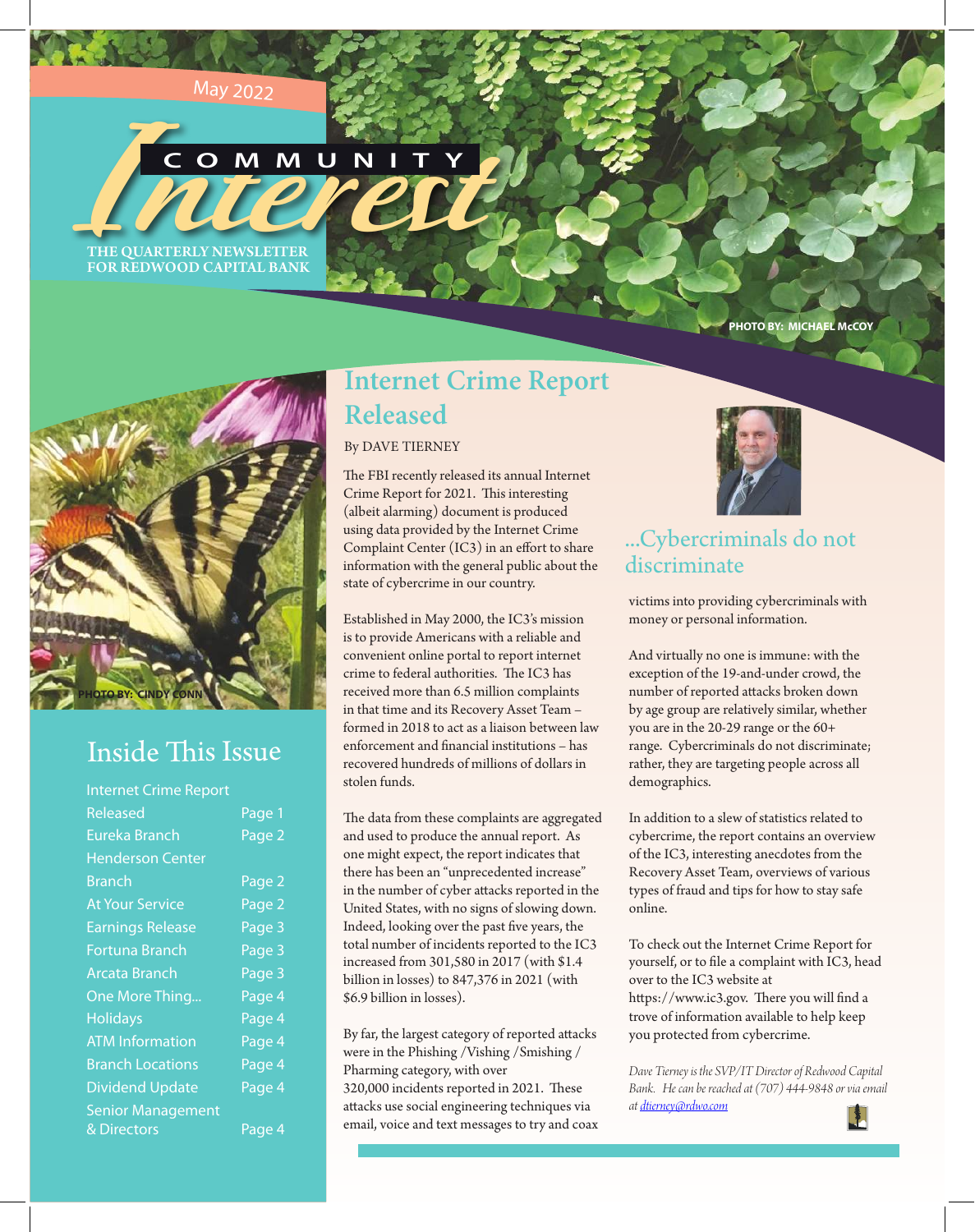

Our community is moving into a post-pandemic era. It is refreshing to see all of the local events being reinvented and everyone's eagerness to attend and support all of these wonderful organizations and causes.

Redwood Capital Bank's staff has been excited to participate! Recently, we had 11 employees create a team to support the Redwood Discovery Museum's 21st Perilous Plunge. Thank you to all of our staff who volunteer their time to support these causes!

Branch life in downtown Eureka continues to be busy and exciting. Whether it is your first time in the branch meeting us, or you are a customer we see regularly, getting to know you and help you with your financial needs is the highlight of our day.

If you haven't been in the branch in a while, please swing by and say hello and let us know what we can do to serve you.

*Meghann Broadstock is the VP/Eureka Branch Manager of Redwood Capital Bank. She can be reached at (707) 444-9845, or via email atmeghann@rdwo.com*



# At Your Service

By JENNIFER BUDWIG

Semi-annually, Redwood Capital Bank distributes a Customer Service Questionnaire. Surveys are sent to customers to measure satisfaction levels of our Commercial and Consumer Lending teams and Operation's staff at each branch. These surveys allow us to efficiently collect honest feedback from customers. Responses are used to identify areas for improvement, share customer insight, recognize outstanding performances and, in general, motivate staff to exceed customer service standards. The results of these surveys lead to improved communication and a better understanding of our customers.

In our most recent survey, Redwood Capital Bank received a combined satisfaction rating of 96.5%. Our scores are consistently in the high ninety percent range. Providing excellent customer service is the foundation RCB is built upon.



Happy Spring from the whole crew at Henderson Center!

Outdoor events and traditions continue here in Henderson Center, kicking off with the Farmer's Market in June. As the weather warms and the flowers start to bloom, the hanging flower baskets on F Street are a sight to see. A big thank you to Shafer's Ace Hardware and the Henderson Center Merchants Association for organizing and maintaining this tradition. We look forward to seeing you in the branch or around the neighborhood.

Also, thank you to everyone who stopped by during our third anniversary celebration and blood drive. Hosting our local blood mobile on a quarterly basis is what you can expect to see. Look for upcoming dates on our RCB Facebook page.

As always, we are excited and happy to assist our customers and future customers with any financial endeavors. Please stop by the branch or give us a call if we can assist with any questions or offer any financial guidance… we love doing business with you!

*Brian Gonzalez is the AVP/Henderson Center Branch Manager of Redwood Capital Bank. He can be reached at (707) 444-9864, or via email atbgonzalez@rdwo.com*

Additionally, Redwood Capital Bank has once again received two very prestigious awards – one from *The Findley Reports* and the other from Bauer Financial. The designation of *Super Premiere Performing Bank* from *The Findley Reports* is the highest designation possible for California community banks to receive and places Redwood Capital Bank in the top 10% of all banks in the Western United States. For the 11th consecutive year, Redwood Capital Bank has received the *5-Star* rating from Bauer Financial, one of the most well-known, independent and respected financial rating agencies within the banking trade.

We remain humble and grateful for the accolades we have received and for the tremendous partnerships we have with you - our customers and shareholders. Thank you for making Redwood Capital Bank your local, community bank of choice.

Jennifer Budwig is the Acting CEO, SVP/Chief Lending Officer of Redwood Capital *Bank. She can be reached at (707) 444-9817, or via email at jbudwig@rdwo.com*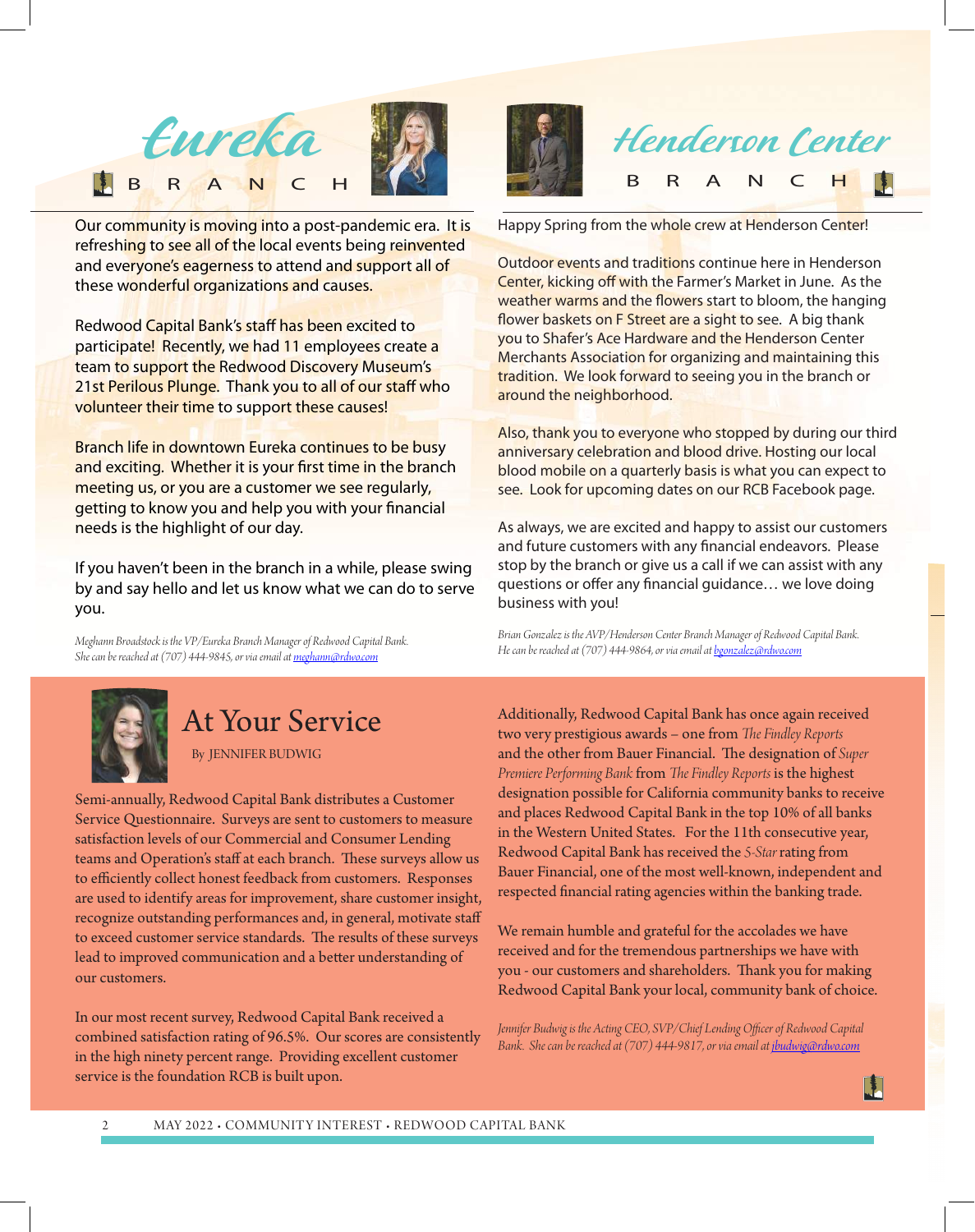# Economic Pivot

Financially, 2021 was a stellar year for Redwood Capital Bank. With the substantial influx of Paycheck Protection Program (PPP) liquidity, the challenge we now face is…what's in store for 2022? In the first quarter of 2022, Redwood Capital Bank continued to perform in the major balance sheet categories of assets, loans and deposits. As of March 31, 2022, total assets increased 6% from the same time period of March 2021.

The challenge for many financial institutions is to find creative ways to pivot and respond to shifting economic conditions. Migrating in a rising rate environment can be difficult. Nationally we are seeing the Federal Reserve fight inflation with increased rates. While there are many factors that are out of our control, Redwood Capital Bank continues to be a solid financial partner for individuals, families and businesses in Humboldt County. That is the local, community bank difference.



It is good to be a small town banker. Here in the Eel River Valley, people are very conscious of their neighbors and their connections. They keep tabs on each other and are glad to help out, whether for a high school fundraiser, or one of the excellent Chamber of Commerce events. People buy things in town because they know the owner and the importance of local businesses.

When times are good, there is a sense of joy and fun, in well-known events like Rodeo Week in Fortuna or the Tractor Parade in Ferndale. I hear people asking much more often, "how is staff doing and how is the bank doing?" We reassure one another with the ordinary during extraordinary times.

When times are uncertain there is a sense of "life still goes on here" and "we will get through it together." I am looking forward to spring, better times and getting to see more of you out and about at the events we love.

*Bob Judevine is the VP/Fortuna Branch Manager of Redwood Capital Bank. He can be reached at (707) 726-7718, or via email atbjudevine@rdwo.com*

# First Quarter 2022 Earnings Release



## By RENÉE BYERS

|                              |                                | At Period Fnd |            | $\frac{0}{0}$ |
|------------------------------|--------------------------------|---------------|------------|---------------|
|                              |                                | 3/31/2022     | 3/31/2021  | Change        |
| <b>Balance Sheet data</b>    |                                |               |            |               |
| (In Thousands) Total assets  |                                | \$579,542     | \$546,435  | 6%            |
|                              | <b>Total deposits</b>          | \$516,200     | \$496,863  | 4%            |
|                              | Total loans (net)              | \$337,165     | \$362,215  | $-7%$         |
|                              |                                |               |            |               |
|                              |                                | Year to Date  |            | $\frac{0}{0}$ |
|                              |                                | 12/31/2021    | 12/31/2020 | Change        |
| <b>Summary of Operations</b> |                                |               |            |               |
|                              | (In Thousands) Interest income | \$3,864       | \$4,261    | $-9%$         |
|                              | Net Interest Income            | \$3,572       | \$3,928    | $-9%$         |
|                              | Book Value per common share    | \$19.06       | \$18.82    | 1%            |

*Renée Byers is the SVP/Chief Financial Officer of Redwood Capital Bank. She can be reached at (707) 444-9849 or via email at rbyers@rdwo.com*







With the announcement of Humboldt State University transitioning to Cal Poly Humboldt, there is a buzz in Arcata that is palpable. Real estate investors are clamoring for opportunities to purchase multi-family properties. Commercial properties are also hot right now, as buyers are still looking to take advantage of commercial lending rates that are still attractive. Many are looking for opportunities to be a part of the huge growth that is expected over the next few years, as the university looks to double their enrollment in the next seven years.

This means that the Arcata Branch has been seeing a big jump in daily transactions. What has typically been a quieter branch, is becoming much busier on a daily basis and we are currently looking to expand our team.

Customer service scores were very strong in the first quarter and we are setting our focus on training so we can meet the challenge of more customers. Planning for the future would not be possible without our amazing team in Arcata. Please stop by next time you are in town and let us show you what's happening as we plan to make 2022 another exceptional year.

*Jamie Anderson is the AVP/Arcata Branch Manager. He can be reached at (707) 269-4410, or via email at janderson@rdwo.com*